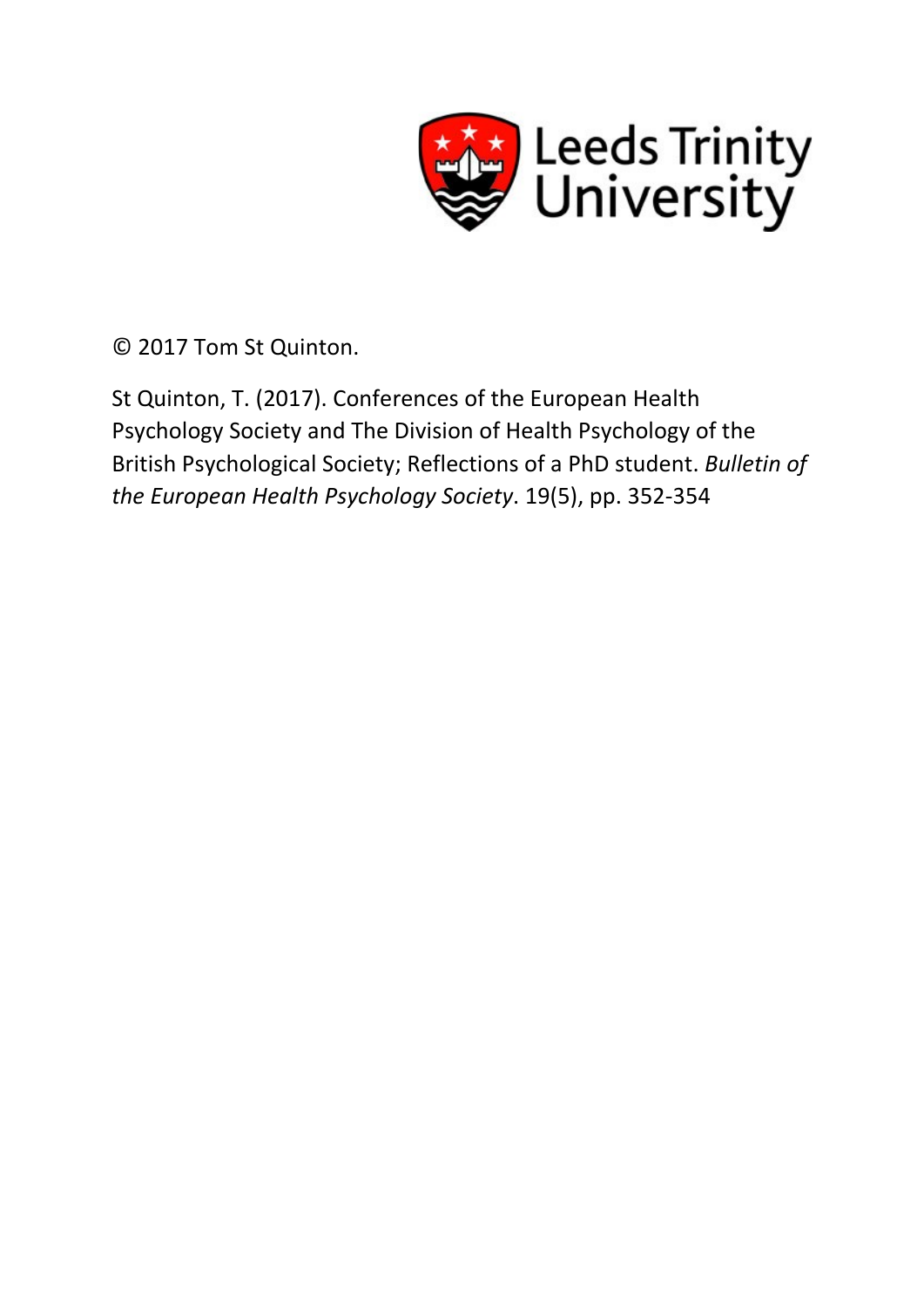## conference report

**Conferences of the European Health Psychology Society and The Division of Health Psychology of the British Psychological Society; Reflections of a PhD student**

**Tom St Quinton**

As a PhD student. I attended both the annual conferences of the European Health Psychology Society

(Padua, Italy) and the Division of Health Psychology of the British Psychological Society (Cardiff, UK). There appeared to be a divide between both conferences concerning the present and future of health psychology. On the one side was the scientific progression of health psychology presented in Padua which included presentations pertaining to the systematic development, implementation and evaluation of theoretically informed behaviour change interventions. On the other side, however, was a backlash aqainst systemisation presented in Cardiff. These criticisms were debated within an Expert Discussion entitled "Inspiration versus perspiration: Will systemisation bury or elevate health psychology?"

The arguments offered against the systematic approach were some of those expressed in Oqden's paper arquinq for variability rather than systemisation (see Oqden, 2016). Some of these arguments included concerns that systemisation leads to 1) an underappreciation of psychologists' work due to the 'dumbing down' of our science, 2) the impression that 'Everyone' can do behavioural psychology, and 3) a restriction of innovate and creative thinking, with box approaches preferred. It was also suggested that not only don't current taxonomies of behaviour change techniques (BCTs) include all techniques, it would not actually be achievable to do so. Furthermore, it was suqqested that there is a lack of empirical evidence in favour of the systematic approach, in particular to change the behaviour of individuals. The hope was therefore that systemisation could be replaced by an alternative paradigm in the near future.

Although there is some merit to some of these assertions, the systematic approach certainly has many benefits. A coherent language through taxonomies helps with understanding the content of BCTs and what certain interventions consist of, particularly for early career researchers like myself. As a consequence of this coherence, communicating the active ingredients with relevant others (i.e., supervisors, designers etc) also becomes achievable. This clarity could have, perhaps, led to the conclusion that health psychology is 'easy' and that merely providing the tools will lead to instant successful change. Although these false perceptions may be annoying, it is better to be able to explain things simply than to not be able to explain them at all.

The systematic approach also facilitates in understanding the potential efficacy of techniques and those which could be more efficacious under certain circumstances. Concerning the former, for example, self-monitoring has been found to be an effective method in altering different behaviours (Michie, Abraham, Whittington, McAteer, & Gupta, 2009). Concerning the latter, mapping BCTs to psychological determinants has been a recent, yet underdeveloped, area of research. Research has thus only suggested what could be effective in changing specific determinants, with empirical evidence lacking to support these suggestions. This lack of evidence, however, can be addressed through the implementation of randomised control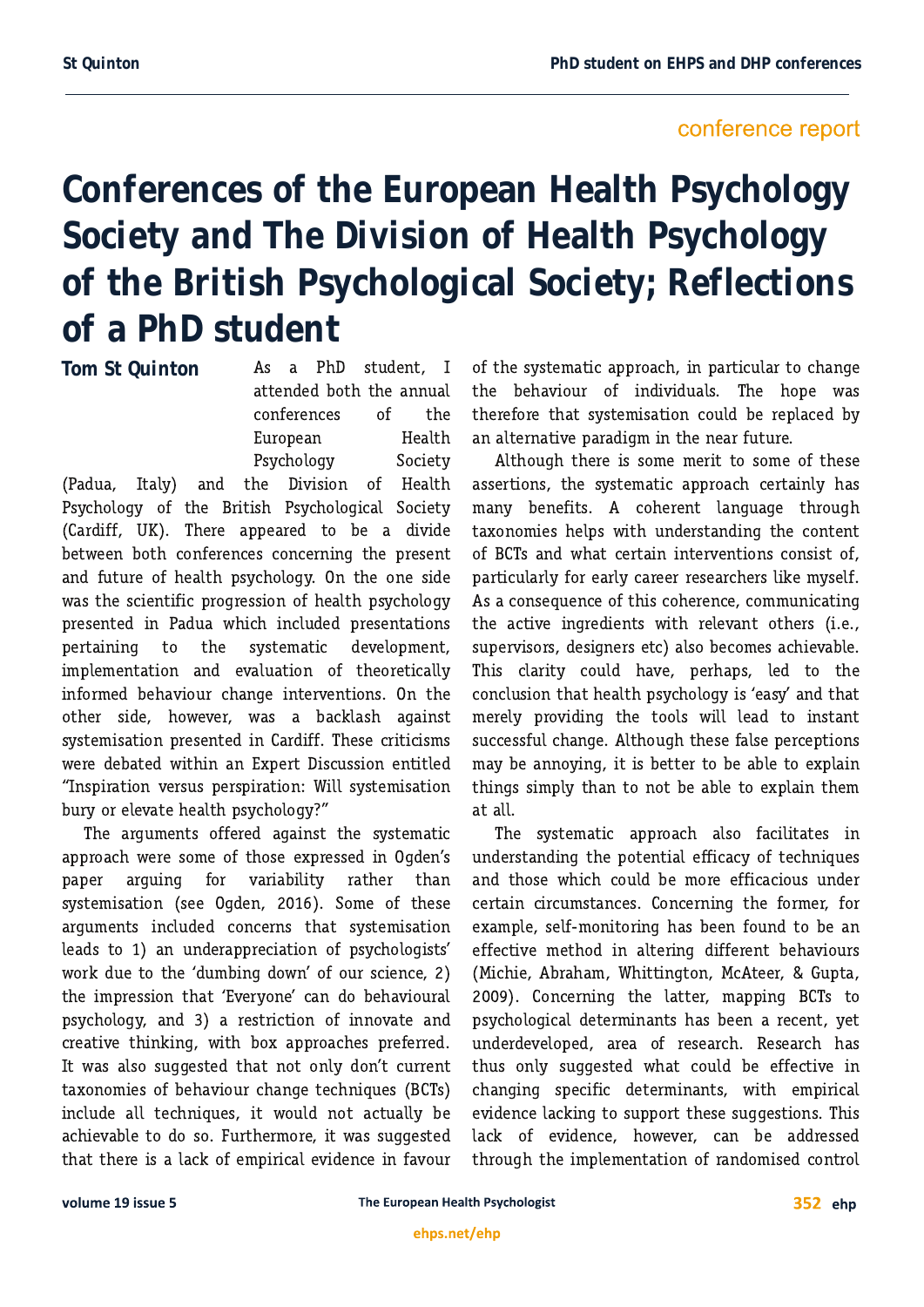trials (RCTs). Such studies are starting to replace the number of correlational studies, thus allowing conclusions of causality. As such, integrating the systematic approach within RCTs could, in time, help establish the most effective BCTs, the ideal number of BCTs, and the right combination of BCTs. Therefore, although it is not clear what works yet, the recent surge in RCTs could be able to shed light on these issues in due course.

In terms of changing individual behaviour, progress has been made recently in the designs used to do so. Studies have tended to use betweensubject designs to change the psychological processes outlined in within-subject theories. However, such designs fail to account for interindividual differences between participants. For example, a formative study showing attitude to be a relevant construct to target within an intervention may have participants within the sample with already strong attitudes. As such, an intervention attempting to alter this particular construct would be ineffective in at least some of the participants. Similar to variability between participants, there may also be variability within an individual. Intraindividual variability can be seen in an individual with high efficacy beliefs one day and low beliefs the next. To attend to these issues, N-of-1 studies have been used recently to tailor interventions and test the effectiveness of BCTs (Nyman, Goodwin, Kwasnicka, & Callaway, 2015). Such work may be important in changing individual behaviour, particularly through matching specific BCTs with the relevant and appropriate psychological processes.

To conclude, there was (in my opinion anyway) a clear difference between the content discussed at the recent European Health Psychology Society conference and the Division of Health Psychology of the British Psychological Society conference. Although the former place emphasis on developing an overarching model, using coherent language, establishing effective change methods etc, some within the latter are not convinced. Nevertheless, this approach has certainly allowed for some significant developments in the field, developments which have enabled PhD students like myself to create and deliver behaviour change interventions.

As the purpose of this brief commentary was to just highlight the observed discrepancy between the two conferences, more detailed arguments can be found in Ogden's paper (Ogden, 2016) and the proceeding responses (i.e., Abraham, 2016; Johnston, 2016; Teixeira, 2016), as well as the Expert Discussion itself (available at https://www.youtube.com/watch?v=m7necMzYF08)

## **References**

- Abraham, C. (2016). Charting variability to ensure conceptual and design precision: A comment on **Ogden (2016).** Health psychology review, 10(3), 260-264.
- Johnston, M. (2016). A science for all reasons: A comment on Ogden (2016). Health psychology *review, 10*
- Michie, S., Abraham, C., Whittington, C., McAteer, J., & Gupta, S. (2009). Effective techniques in healthy eating and physical activity interventions: a meta-regression. Health *Psychology, 28*
- Nyman, S. R., Goodwin, K., Kwasnicka, D., & Callaway, A. (2015). Increasing walking among older people: A test of behaviour change techniques using factorial randomised N-of-1 trials. Psychology & Health, 1-36.
- Oqden, J. (2016). Celebrating variability and a call to limit systematisation: the example of the Behaviour Change Technique Taxonomy and the **Behaviour Change Wheel.** Health psychology *review, 10*
- Teixeira, P. J. (2016). Health behavior change: a field just picking up speed. A comment on **Ogden (2016).** Health psychology review, 10(3), 269-273